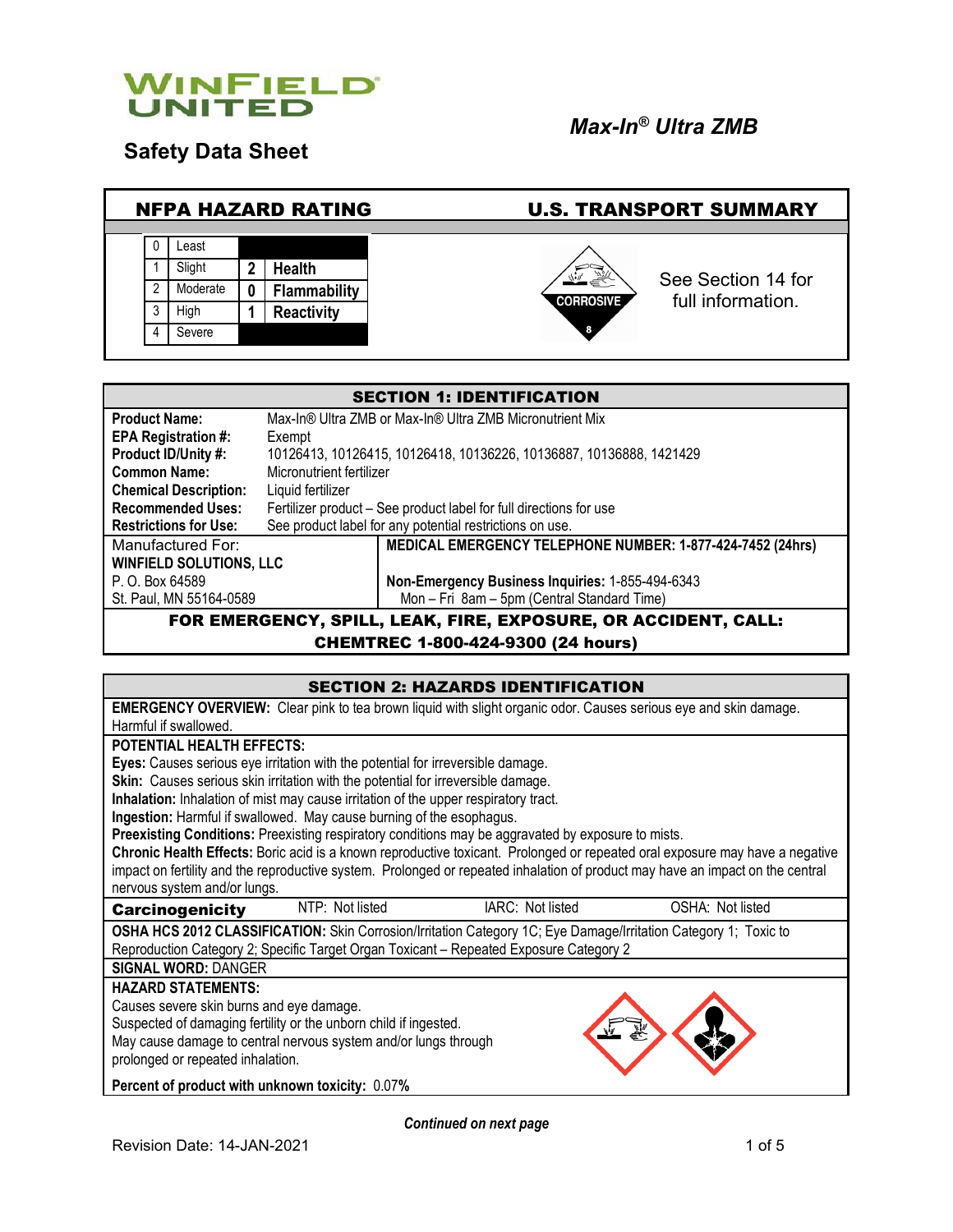#### **PRECAUTIONARY STATEMENTS:**

| <b>Prevention:</b> | Do not breathe mist. Wash hands thoroughly after use. Wear protective gloves, protective clothing, eye           |  |  |
|--------------------|------------------------------------------------------------------------------------------------------------------|--|--|
|                    | protection, and face protection. See Section 8 for additional information. Read product label before use. Do not |  |  |
|                    | handle until all safety precautions have been read and understood.                                               |  |  |
| Response:          | If swallowed: Rinse mouth. Do NOT induce vomiting. If on skin (or hair): Take off immediately all                |  |  |
|                    | contaminated clothing. Rinse skin with water/shower. If inhaled: Remove person to fresh air and keep             |  |  |
|                    | comfortable for breathing. Immediately call a poison control center (1-877-424-7452) or doctor for treatment     |  |  |
|                    | advice. If in eyes: Rinse cautiously with water for 15 minutes. Remove contact lenses, if present and easy to    |  |  |
|                    | do. Continue rinsing. Immediately call a poison control center (1-877-424-7452) or doctor for treatment advice.  |  |  |
| Storage:           | Store in a secured, preferably locked, area.                                                                     |  |  |
| <b>Disposal</b>    | Dispose of contents/container in accordance with Federal, state and local regulations.                           |  |  |

| <b>SECTION 3: COMPOSITION/INFORMATION ON INGREDIENTS</b>                                                                                        |                |            |  |
|-------------------------------------------------------------------------------------------------------------------------------------------------|----------------|------------|--|
| Ingredient                                                                                                                                      | $%$ (wt)       | CAS Reg. # |  |
| Zinc sulfate                                                                                                                                    | 11.3%          | 7446-19-7  |  |
| Organic acid                                                                                                                                    | $7.0 - 11.0\%$ | 77-92-9    |  |
| Manganese sulfate                                                                                                                               | $9.4\%$        | 10034-96-5 |  |
| Boric acid                                                                                                                                      | $< 0.6\%$      | 10043-35-3 |  |
|                                                                                                                                                 |                |            |  |
| *Ingredients not specifically listed are non-hazardous and are considered to be confidential business information under 29 CFR<br>1910.1200(i). |                |            |  |

See Section 8 for exposure limits.

## SECTION 4: FIRST AID MEASURES **Inhalation:** Remove person from contaminated area to fresh air and assist breathing as needed. Seek medical attention if irritation occurs. **Ingestion:** Seek medical attention or call a poison control center immediately for treatment advice. Do not induce vomiting unless instructed to do so by a poison control center or doctor. Do not give anything by mouth to an unconscious person. Eves: Flush eyes with clean water for at least 15 minutes. Lift eyelids to facilitate irrigation. If present, remove contact lenses after 5 minutes and continue rinsing. Seek medical attention immediately. **Skin:** Remove contaminated clothing and wash before re-using. Flush skin with water and then wash with soap and water. Seek medical attention immediately.

## SECTION 5: FIRE FIGHTING MEASURES

**Suitable Extinguishing Media:** Water spray or fog, foam, carbon dioxide, or dry chemical

**Unsuitable Extinguishing Media:** Water jet; Use water jet only to cool containers.

**Special Fire Fighting Procedures:** Wear NIOSH/MSHA approved self-contained breathing apparatus and full bunker gear. Dike area to prevent runoff and contamination of water sources. Dispose of fire control water later. Avoid breathing vapors; keep upwind.

**Hazardous Combustion Products:** Carbon oxides, Sulfur oxides, and Nitrogen oxides; Toxic manganese, boron and zinc compounds may also be present upon decomposition.

**Unusual Fire and Explosion Hazards:** Closed containers may explode from vapor expansion in high heat. Contain run-off by diking to prevent contamination of water supplies.

## SECTION 6: ACCIDENTAL RELEASE MEASURES

**Personal Precautions:** Refer to Section 8 for personal protective equipment to be worn during containment and clean-up of a spill involving this product.

**Environmental Precautions:** Do not allow spilled product to enter sewers or waterways.

**Methods for Containment:** Contain spilled product by diking area with sand or earth.

**Methods for Clean-up:** Cover contained spill with an inert absorbent material such as sand, vermiculite or other appropriate material. Vacuum, scoop, or sweep up material and place in a container for disposal. Do not place spilled material back in original container.

*Continued on next page*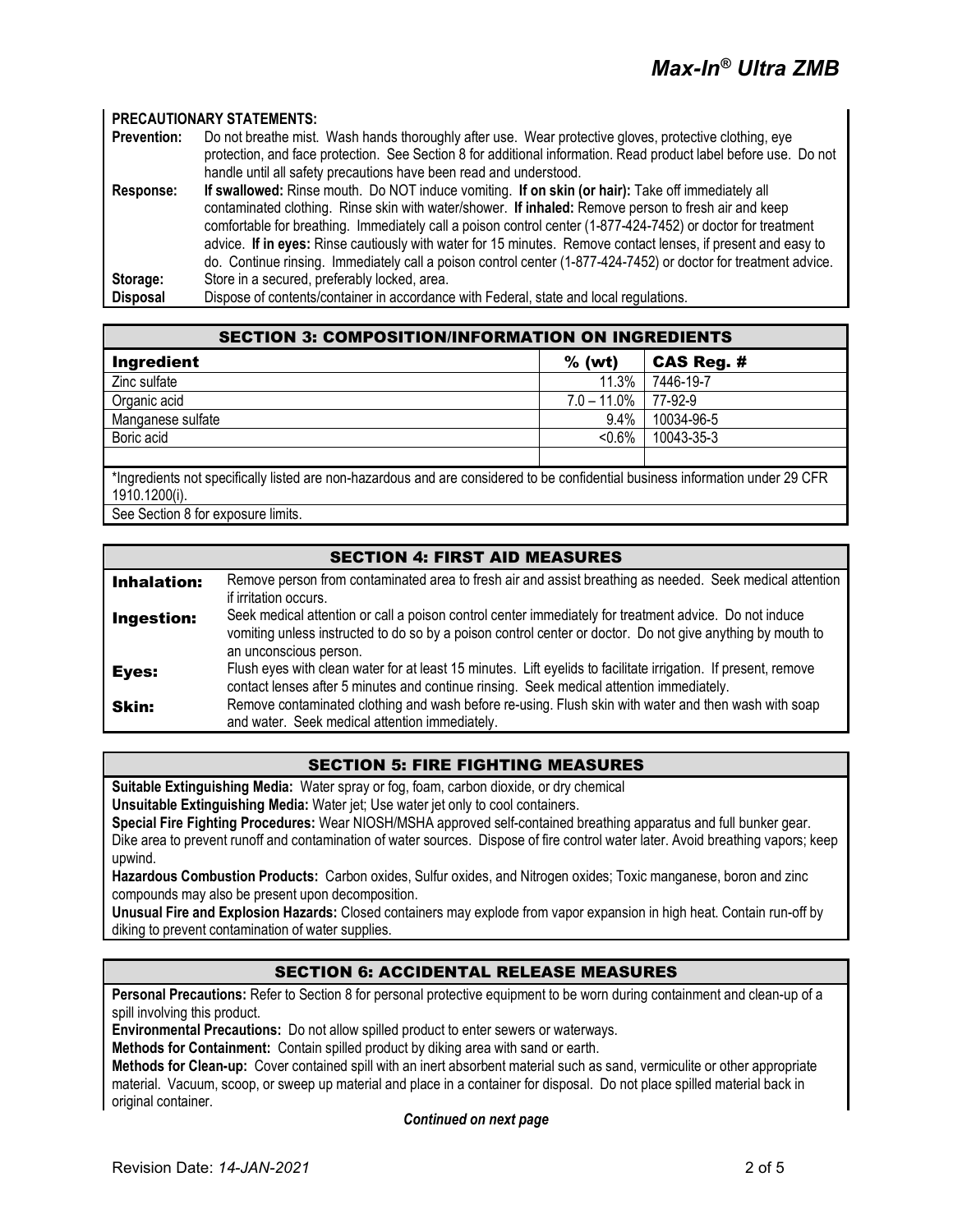**Other Information:** Spills of this product may require reporting under the Comprehensive Environmental Response, Compensation and Liability Act (CERCLA) as the product contains zinc sulfate with a reportable quantity (RQ) of 1,000 lbs. See Section 15 for additional information.

# SECTION 7: HANDLING AND STORAGE

**Handling:** Ensure adequate ventilation during handling and use. Immediately clean up spills that occur during handling. Keep containers closed when not in use. Practice good hygiene after using this material, especially before eating, drinking, smoking, using the toilet, or applying cosmetics.

**Storage:** Store in cool, dry areas away from children, food and feed products in an area away from incompatible substances. Ensure that storage area is secured. Protect packaging from physical damage. Protect from exposure to fire. Maintain product above minimum storage temperature. Do not store in aluminum or metal vessels.

**Minimum Storage Temperature:** 40°F

**Other Precautions:** Consult Federal, state and local laws and regulations pertaining to storage.

#### SECTION 8: EXPOSURE CONTROLS/PERSONAL PROTECTION

| <b>Exposure Guidelines</b>                                                                                                                                                                                                                                                   |                 |                                       |                           |
|------------------------------------------------------------------------------------------------------------------------------------------------------------------------------------------------------------------------------------------------------------------------------|-----------------|---------------------------------------|---------------------------|
| Component:                                                                                                                                                                                                                                                                   | <b>OSHA PEL</b> | <b>ACGIH TLV</b>                      | <b>NIOSH REL</b>          |
| Boric acid (CAS #10043-35-3)                                                                                                                                                                                                                                                 |                 | $2$ mg/m $3$ (TWA);<br>6 mg/m3 (STEL) |                           |
| Manganese inorganic compounds                                                                                                                                                                                                                                                | 5 mg/m3 (CEIL)  | 0.2 mg/m3 TWA                         | 1 mg/m3 TWA<br>3 mg/m3 ST |
| Respiratory Protection: For most well-ventilated conditions, no respiratory protection should be needed. If airborne<br>concentrations exceed exposure limits, use a NIOSH approved air-purifying respirator with cartridges/canisters approved for<br>general particulates. |                 |                                       |                           |
| <b>Engineering Controls:</b><br>Local Exhaust: Provide general or local exhaust ventilation systems to maintain airborne<br>concentrations below OSHA PELs or other specified exposure limits. Local exhaust ventilation is<br>preferred.                                    |                 |                                       |                           |
| Protective Gloves: This product can cause serious skin damage. Wear chemically protective gloves to prevent exposure to<br>skin.                                                                                                                                             |                 |                                       |                           |
| Eye Protection: To avoid contact with eyes, wear chemical safety goggles or safety glasses and full face shield. Contact<br>lenses are not protective eye devices. An emergency eyewash or water supply should be readily accessible to the work area.                       |                 |                                       |                           |

**Other Protective Clothing or Equipment:** Wear long-sleeve shirt, long pants and chemically protective boots plus socks to prevent skin contact.

**Work/Hygienic Practices:** Never eat, drink, nor use tobacco in work areas. Practice good hygiene after using this material, especially before eating, drinking, smoking, using the toilet, or applying cosmetics.

| <b>SECTION 9: PHYSICAL AND CHEMICAL PROPERTIES</b> |                                                                                                    |                                        |                       |
|----------------------------------------------------|----------------------------------------------------------------------------------------------------|----------------------------------------|-----------------------|
| <b>Physical State:</b>                             | Liauid                                                                                             | Specific Gravity (H <sub>2</sub> O=1): | 1.29 (typical)        |
| Vapor Pressure (mm Hg):                            | Not determined                                                                                     | Density (Ibs/gallon):                  | 10.65-10.8 lbs/gallon |
| <b>Vapor Density (Air=1):</b>                      | Not determined                                                                                     | <b>Melting Point/Freezing Point:</b>   | Not determined        |
| Solubility in Water (wt %):                        | 100%                                                                                               | <b>Boiling Point/Range:</b>            | Not determined        |
| <b>Viscosity:</b>                                  | Not determined                                                                                     | pH:                                    | 2.0                   |
| Appearance and odor:                               | Clear pink to tea brown with slight<br>organic odor; color darkens over<br>time from pink to brown | <b>Flash Point:</b>                    | Does not flash        |

## SECTION 10: STABILITY AND REACTIVITY

**Reactivity:** None known

**Chemical Stability:** Product is stable at ambient temperature and pressure, under normal storage and handling conditions. **Possibility of Hazardous Reactions:** None known

**Conditions to Avoid:** Excessive heat

**Incompatible Materials:** Avoid mixing with calcium solutions, strong reducing agents and finely powdered metals. **Hazardous Decomposition Products:** During prolonged exposure to high heat or fire conditions Carbon oxides, Sulfur oxides, and Nitrogen oxides may form; Toxic manganese, boron and zinc compounds may also be present upon decomposition.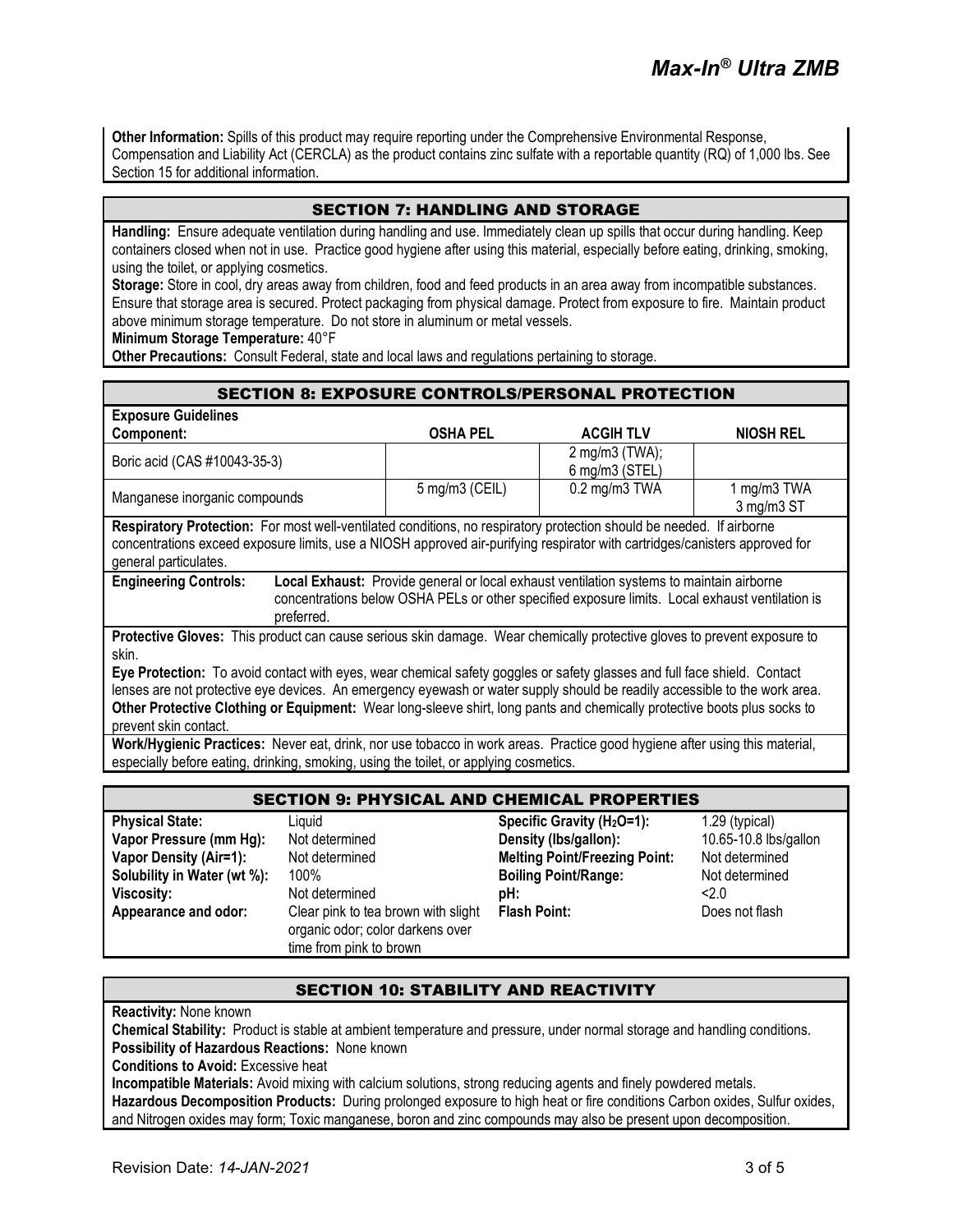|                                                                                     | <b>SECTION 11: TOXICOLOGICAL INFORMATION</b>                                                                  |  |
|-------------------------------------------------------------------------------------|---------------------------------------------------------------------------------------------------------------|--|
| <b>ACUTE TOXICITY</b>                                                               |                                                                                                               |  |
| Eye Effects:                                                                        | May cause serious and irreversible eye damage if exposed for more than a few minutes.                         |  |
| <b>Skin Effects:</b>                                                                | May cause serious and irreversible skin damage if exposed for more than a few minutes.                        |  |
| <b>Acute Inhalation Effects:</b>                                                    | May be harmful if inhaled.                                                                                    |  |
| <b>Acute Oral Effects:</b>                                                          | Estimated LD50 >8,000 mg/kg; May cause burning of the esophagus due to low pH of<br>concentrate.              |  |
| <b>Specific Target Organ</b><br>Toxicity:                                           | Prolonged or repeated inhalation of product may have an impact on the central nervous system<br>and/or lungs. |  |
| <b>CHRONIC TOXICITY</b>                                                             |                                                                                                               |  |
| <b>Chronic Effects:</b>                                                             | Prolonged or repeated inhalation of product may have an impact on the central nervous system<br>and/or lungs. |  |
| Carcinogenicity:                                                                    | No component is anticipated to have carcinogenic effects.                                                     |  |
| <b>Mutagenicity:</b>                                                                | No component is anticipated to have mutagenic effects.                                                        |  |
| Teratogenicity:                                                                     | No component is anticipated to have teratogenic effects.                                                      |  |
| <b>Reproductive Toxicity:</b>                                                       | Boric acid is a known reproductive toxicant. Prolonged or repeated oral exposure may have a                   |  |
|                                                                                     | negative impact on fertility and the reproductive system.                                                     |  |
| POTENTIAL HEALTH EFFECTS:                                                           |                                                                                                               |  |
| Eyes: Causes serious eye irritation with the potential for irreversible damage.     |                                                                                                               |  |
| Skin: Causes serious skin irritation with the potential for irreversible damage.    |                                                                                                               |  |
| Inhalation: Inhalation of mist may cause irritation of the upper respiratory tract. |                                                                                                               |  |

**Ingestion:** Harmful if swallowed. May cause burning of the esophagus.

| <b>SECTION 12: ECOLOGICAL INFORMATION</b>    |                |  |
|----------------------------------------------|----------------|--|
| <b>ENVIRONMENTAL SUMMARY: Not determined</b> |                |  |
| <b>ECOTOXICITY DATA:</b>                     |                |  |
| <b>Fish Acute and Prolonged Toxicity:</b>    | Not determined |  |
| <b>Aquatic Invertebrate Acute Toxicity:</b>  | Not determined |  |
| <b>Aquatic Plant Toxicity:</b>               | Not determined |  |
| <b>Bird Acute and Prolonged Toxicity:</b>    | Not determined |  |
| <b>Honeybee Toxicity:</b>                    | Not determined |  |
| <b>ENVIRONMENTAL EFFECTS:</b>                |                |  |
| <b>Soil Absorption/Mobility:</b>             | Not determined |  |
| Persistence and degradability:               | Not determined |  |
| <b>Bioaccumulative Potential:</b>            | Not determined |  |
| Other adverse effects:                       | Not determined |  |

# SECTION 13: DISPOSAL CONSIDERATIONS

**Waste:** Dispose of in accordance with applicable Federal, state and local laws and regulations. **Container:** Triple rinse and recycle the container or dispose of in accordance with Federal, state and local laws and regulations. **RCRA Characteristics:** It is the responsibility of the individual disposing of this product to determine the RCRA classification and hazard status of the waste. If disposed of as purchased, waste code D002 applies.

| <b>SECTION 14: TRANSPORT INFORMATION</b> |                                                                                |  |  |
|------------------------------------------|--------------------------------------------------------------------------------|--|--|
| DOT:<br>(Ground)                         | UN3265, Corrosive liquid, acidic, organic, n.o.s. (carboxylic acid), 8, PG III |  |  |
| IMDG:<br>(Sea)                           | UN3265, Corrosive liquid, acidic, organic, n.o.s. (carboxylic acid), 8, PG III |  |  |
| <b>IATA:</b><br>(Air)                    | UN3265, Corrosive liquid, acidic, organic, n.o.s. (carboxylic acid), 8, PG III |  |  |
| TDG:<br>(Canada)                         | UN3265, Corrosive liquid, acidic, organic, n.o.s. (carboxylic acid), 8, PG III |  |  |